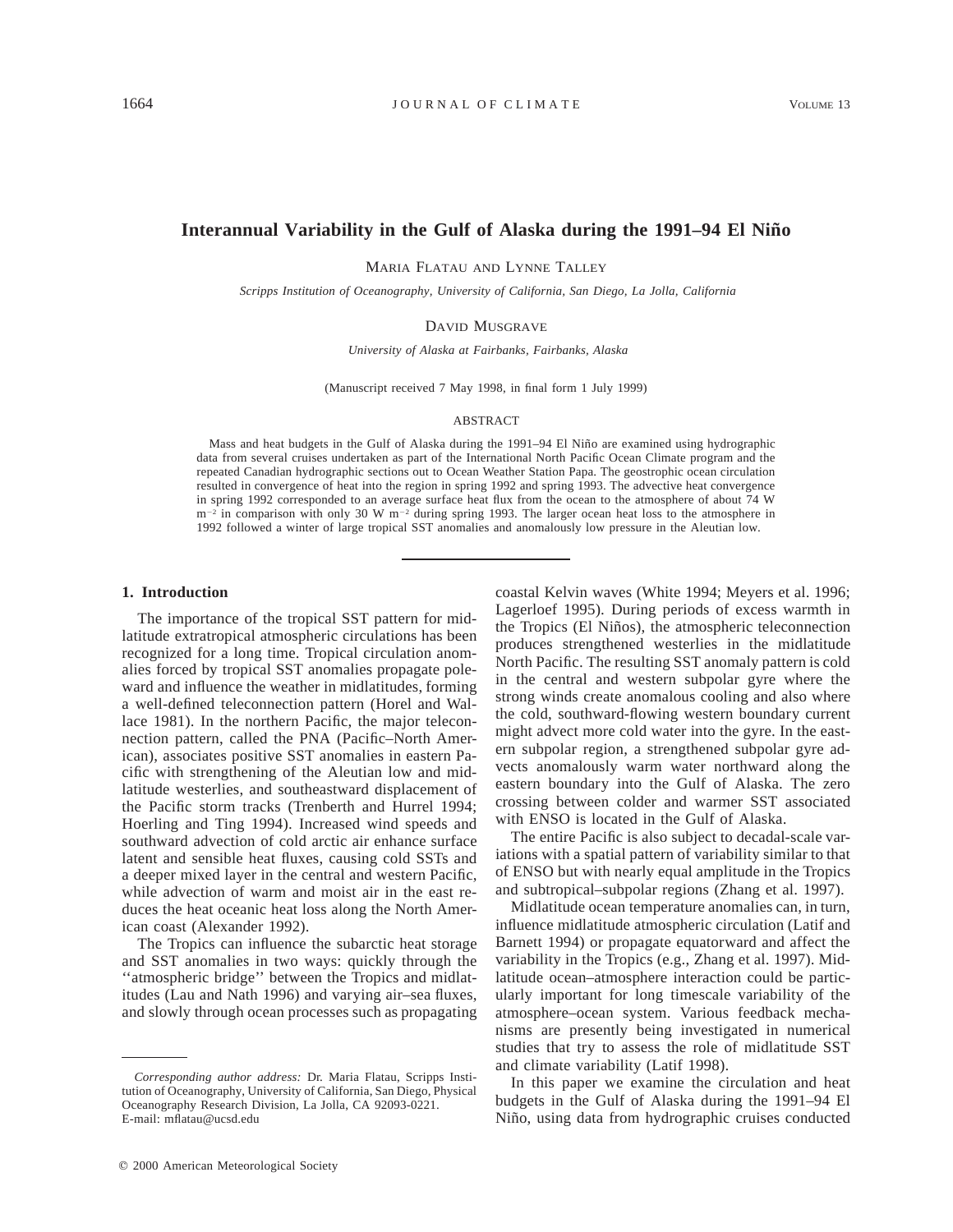in fall 1991, spring 1992, fall 1992, and spring 1993. This permits us to see if variations in the heat budget were consistent with variations in climate indices. The heat budget calculated using an extended dataset, including seasonal heat storage information, also permits us to comment on the recent findings of Moisan and Niiler (1998) of net surface heat gain by the ocean from the atmosphere in the Gulf of Alaska. The hydrographic cruises were carried out as part of a joint Russian–Canadian–U.S. program called the International North Pacific Ocean Climate (INPOC) program. In addition, the repeated Canadian hydrographic sections from Vancouver Island to ocean weather station Papa were used to complete a box around the Gulf of Alaska for the purpose of heat budgets. The datasets are described more fully in section 3.

The 1991–94 El Niño was rather unusual. As shown by Trenberth and Hoar (1996), statistical analysis indicates that it was unexpected given the previous record and may have been partly caused by anthropogenic changes. During this event, persistent warm SST anomalies were observed in the central equatorial Pacific from 1990 to June 1995, while a series of warm events developed in the eastern Pacific in 1991–92, 1993, and 1994 (Goddard and Graham 1997; Trenberth and Hoar 1996).

The first INPOC cruise (fall 1991) took place during increasing warm anomalies in the eastern equatorial Pacific that reached their peak in the winter of 1991/92. SST anomalies in the Tropics receded for a few months at the end of 1992, suggesting a return to normal conditions, but positive SST anomalies in the Tropics returned in early 1993. This development allows us to compare the circulation in the North Pacific during the period with large SST anomalies in the Tropics (followed by our spring 1992 dataset) versus more ''normal'' conditions (represented by our spring 1993 dataset).

In addition to hydrographic measurements from IN-POC, National Centers for Environmental Prediction (NCEP)–National Center for Atmospheric Research (NCAR) reanalysis data were used to evaluate atmospheric surface fluxes. The NCEP–NCAR project data uses a state-of-the-art assimilation system and database, enhanced with as many observational sources as possible (Kalnay et al. 1996). It provides the best available estimate of the total surface flux. Heat storage in the Gulf of Alaska was estimated using gridded heat storage data from the Joint Environmental Data Analysis Center (JEDA) project (White 1995). The monthly SST anomalies used in this paper are the product of the Integrated Global Ocean Services System. These SST anomalies are calculated from weekly SST data and include ship-, buoy-, and bias-corrected satellite data (Reynolds 1988).

### **2. North Pacific atmospheric response to 1991–94 El Nin˜o**

In 1991–93, the SSTs in the Tropics were dominated by an unusually long, warm ENSO event. The SST anom-



FIG. 1. 1990–94 equatorial SST anomalies [from National Meteorological Center (now NCEP) blended SST data].

alies and Southern Oscillation index (SOI) varied, but the SSTs did not return to normal conditions, and the SOI remained negative from 1991 until early 1995. The event was particularly strong in the winter of 1991/92, weakened in late 1992, but returned by the beginning of 1993.

During 1990 and early 1991 the development of a weak El Niño was indicated by warm SST anomalies in the central equatorial Pacific (Fig. 1) and a slightly negative SOI (McPhaden 1993). Warm anomalies appeared in the eastern equatorial Pacific in mid-1991 and rapidly strengthened in September 1991. This eastward progression of the SST anomalies was a consequence of the strong westerly wind burst that developed west of the date line at the equator in August–September (McPhaden 1993). Major westerly bursts in November– December 1991 and January 1992 advected warm anomalies farther east, with the maximum anomalies about  $2^{\circ}$ C at 155°W. The lowest values of the SOI were reached in January and March 1992. The warm tropical SSTs retreated in March–April 1992. In April 1992 the SOI began to rise, and it became positive in August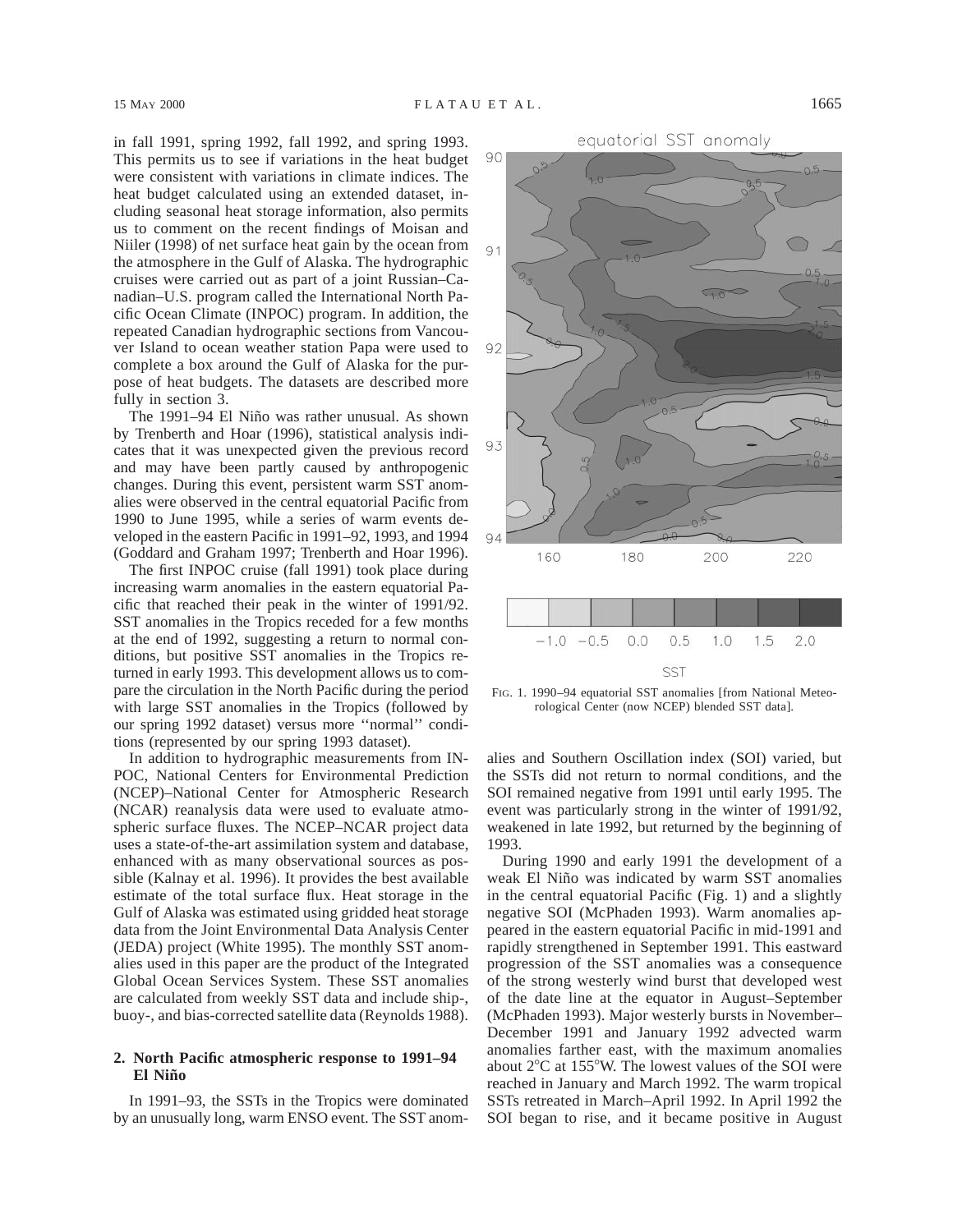

FIG. 2. The NP index defined as weighted sea level pressure over the region  $30^{\circ} - 65^{\circ}$ N,  $160^{\circ}$ E $-140^{\circ}$ W from Nov to Mar, from 1985 to 1996. Pressure data are from NCEP–NCAR reanalysis.

1992. However, in late 1992, the westerly wind anomalies in the western and central Pacific intensified, and El Niño conditions returned by spring 1993.

In response to increased warm anomalies in the tropical Pacific, the Aleutian low deepened rapidly in late 1991 (Fig. 2), as quantified by the North Pacific (NP) index, defined by Trenberth and Hurrel (1994) to describe the PNA teleconnection pattern. Following Trenberth and Hurrel (1994) the NP index is calculated here as the area-weighted sea level pressure over the region  $30^{\circ}$ –65°N, 160°E–140°W from November to March.

After a period of relatively high values in the late 1980s, corresponding to the 1989 La Niña (Fig. 3a), the North Pacific surface pressure dropped in the winter of 1991/92 (Fig. 3b). This pressure drop in the North Pacific corresponded to SST and convection anomalies developing over the eastern equatorial Pacific in late 1991. In the winter of 1991/92, the low pressure system centered over the Gulf of Alaska created strong southwesterly flow over the eastern North Pacific and the Gulf of Alaska and strong westerlies over the central North Pacific. In the following winter, El Niño in the Tropics weakened and convective activity receded toward the west. In response, the Aleutian low moved west and weakened. Midlatitude westerlies over the western North Pacific remained fairly strong, but the southwesterly flow over the eastern portion of the basin weakened substantially.

Temporary recession of El Niño in late 1992 was accompanied by a change in surface fluxes in the North Pacific (Fig. 4). The surface flux pattern in 1991/92 corresponded to the "canonical" El Niño pattern, while the 1992/93 change in the circulation brought a return to more normal conditions in the North Pacific. In winter 1991/92, the increased cyclonic circulation was associated with an inflow of the warm, moist air from the south and caused increased precipitation in the eastern North Pacific, especially along the North American shore. The presence of the warm moist air also reduced the latent and sensible heat fluxes in the eastern North Pacific, while the sensible and latent heat loss in the central and western Pacific increased as a result of stronger circulation and advection of dry and cold Arctic air. The change in NCEP–NCAR reanalysis radiation fluxes was consistent with outgoing longwave radiation patterns, with shortwave flux reduction in areas of increased cloudiness—that is, along the North American coast and between  $25^{\circ}$  and  $35^{\circ}$ N—while in the central North Pacific, the shortwave flux was larger in the El Niño winter 1991/92. Since the radiative short- and longwave flux anomalies opposed each other and were smaller than latent and sensible heat fluxes, the total flux pattern was mostly determined by evaporation and sensible heat fluxes.

## **3. Variability of mass and heat fluxes in the Gulf of Alaska**

In this paper we concentrate on the circulation and heat budget in the Alaskan gyre, which is the eastern portion of the cyclonic subpolar gyre. The Alaskan gyre is bounded on the east by the northward-flowing Alaska Current that converges into the strong, westward-flowing Alaskan Stream just upstream of Kodiak Island. Part of the Alaskan Stream flows northward through the Aleutian Islands into the Bering Sea, and part continues westward where it joins the Bering Sea outflow in the East Kamchatka Current. The Alaskan gyre is bounded to the west at about the date line, where the Aleutian Islands are at their southernmost point. The cyclonic circulation west of this is referred to as the western subarctic gyre.

It has been generally thought that the Alaskan gyre is a region of net heat loss from the ocean to the atmosphere since warm water is advected northward in the east and colder water is advected westward in the Alaskan Stream. The total amount of heat gain/loss in the Alaskan gyre is small, on the order of about 20 W  $m^{-2}$  (e.g., Talley 1984), which is close to the measurement error using bulk formulas. Moisan and Niiler (1998) recently examined the surface heat fluxes in the North Pacific. They chose preferred bulk formulations for air–sea fluxes based on heat storage information derived from surface drifter temperatures and XBT profile data. Their surprising conclusion is that the Alaskan gyre actually gains heat from the atmosphere, also at a rate of about 20 W  $\mathrm{m}^{-2}$ .

We use 2 yr of hydrographic data to examine the heat budget in the Gulf of Alaska and its variability under changing atmospheric forcing. From fall 1991 to spring 1993, four INPOC cruises were conducted in the subpolar and subtropical North Pacific (Fig. 5). The spring 1992 INPOC cruise was a joint effort between the Institute of Ocean Sciences (IOS) in Sidney, British Columbia, Canada; and the Far Eastern Regional Hydrometeorological Institute (FERHI) and the Pacific Oceanological Institute (POI) Far Eastern Branch of the Acad-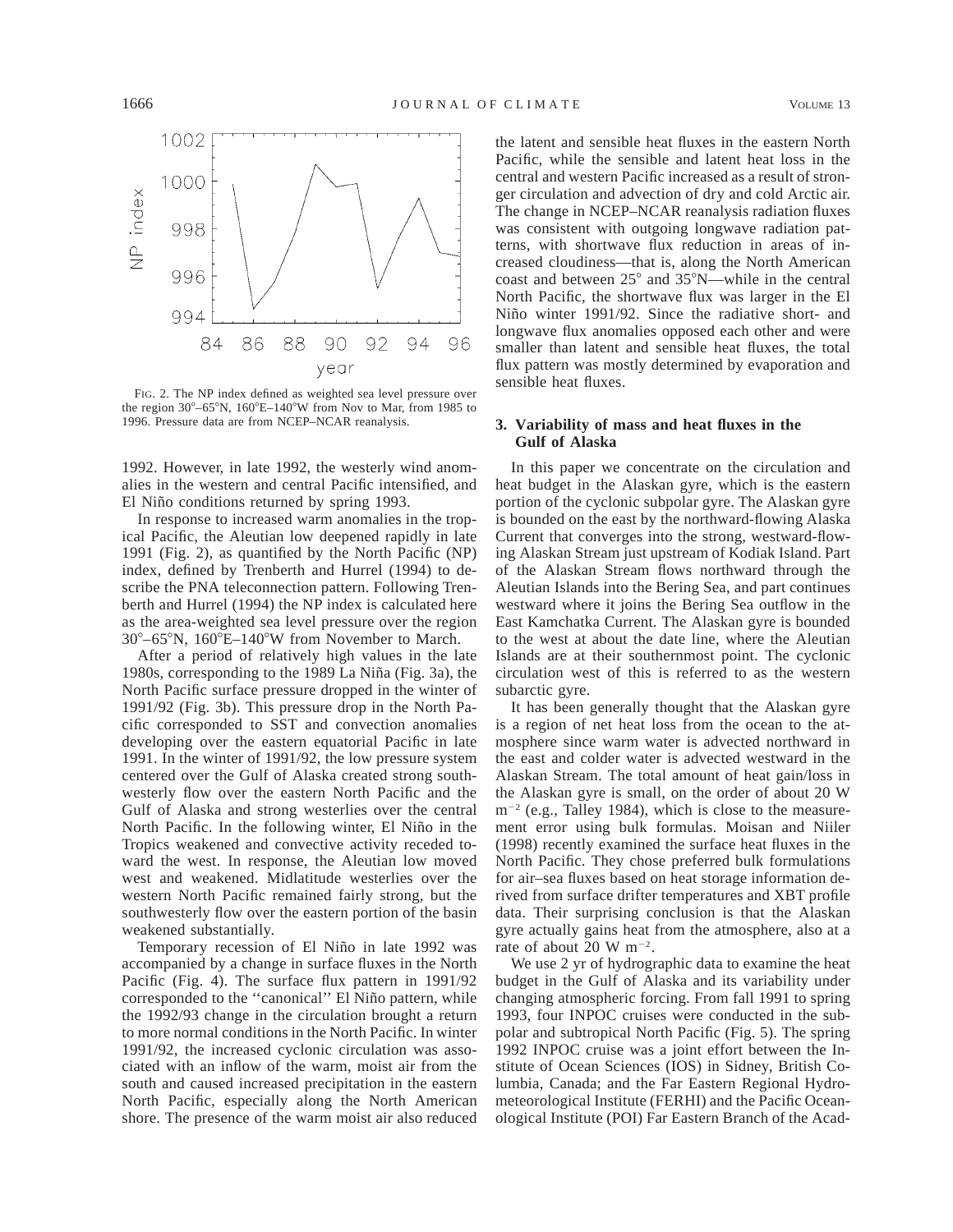

999 1008 1011 1014 996 1002 1005

FIG. 3. Sea level pressure and wind stress in the North Pacific (data from European Centre for Medium-Range Weather Forecasts analysis) averaged over winter months (Nov–Feb): (a) winter of 1990/91, (b) winter of 1991/92, and (c) winter of 1992/93.

emy of Sciences, both in Vladivostok, Russia. The spring 1993 cruise added participation by Scripps Institution of Oceanography and the University of Alaska. All cruises were carried out on the *Priliv,* a FERHI research vessel. Chief scientists were O. Pyatin (FER-HI), G. Yurasov (POI), and N. Vannin (POI).

For our Gulf of Alaska calculations, we use the IN-POC ''box'' bounded on the north and east by the North American shore and on the west and south by the  $50^{\circ}$ N and  $160^{\circ}$ W INPOC transects (Fig. 5). Measurements from the Canadian ''Line-P'' cruises (Tabata 1991) supplement the INPOC data in the eastern portion of the 50°N transect in Fig. 5.

Ocean temperature and salinity were measured on all cruises using a Guildline CTD (conductivity–temperature–depth) from the surface down to approximately 1500 dbar. The Line-P stations from spring 1993 extend to 2000–3000 dbar. The CTD data were processed from time series to 1-dbar vertical spacing using IOS's standard procedures for Guildline CTD data. The spring 1993 dataset also included discrete rosette sampling for salinity and oxygen, permitting more careful calibration of the CTD data. For the purposes of this paper, the increased accuracy was not required, and so all datasets can be used together.

From these measurements, geostrophic mass and heat transports were calculated for each cruise, and the heat budget was evaluated for the Gulf of Alaska box. Geostrophic flow was initially selected to be zero at 1500 dbar at all locations around the box. With this choice reference velocity, there was a substantial inflow of mass into the INPOC box with the four-cruise average value of 7 Sverdrups (Sv  $\equiv 10^6$  m<sup>3</sup> s<sup>-1</sup>) and a maximum of 15 Sv in spring 1992. To estimate ''reasonable'' mass inflow into the box, we used the variability of the sea level height in the Gulf of Alaska during the 1997/98 El Niño. As shown in Tropical Ocean Experiment data from the National Oceanic and Atmospheric Adminis-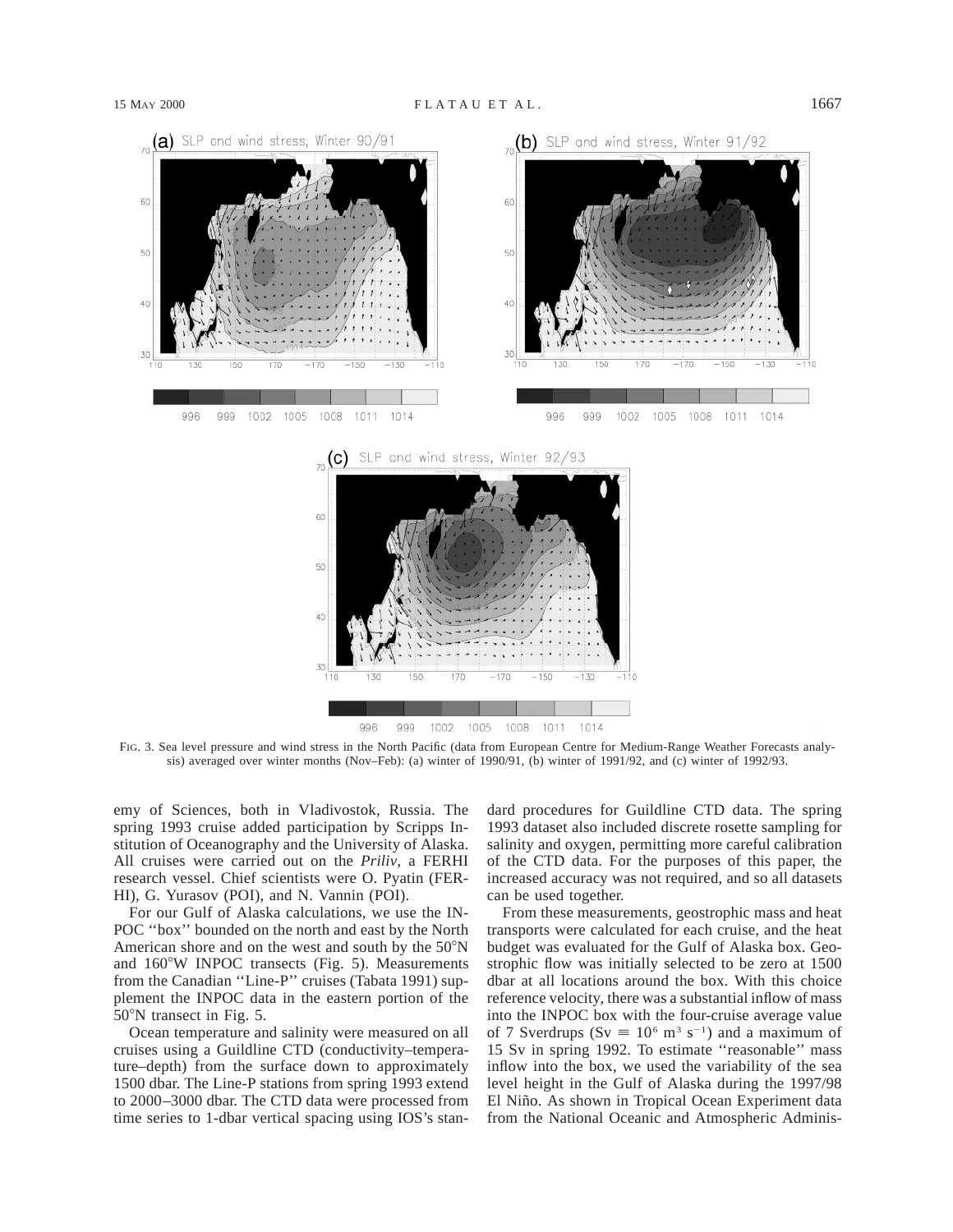



FIG. 4. Differences between the winter of 1991/92 and 1992/93: (a) net surface flux into the ocean and (b) precipitation (from NCEP–NCAR reanalysis).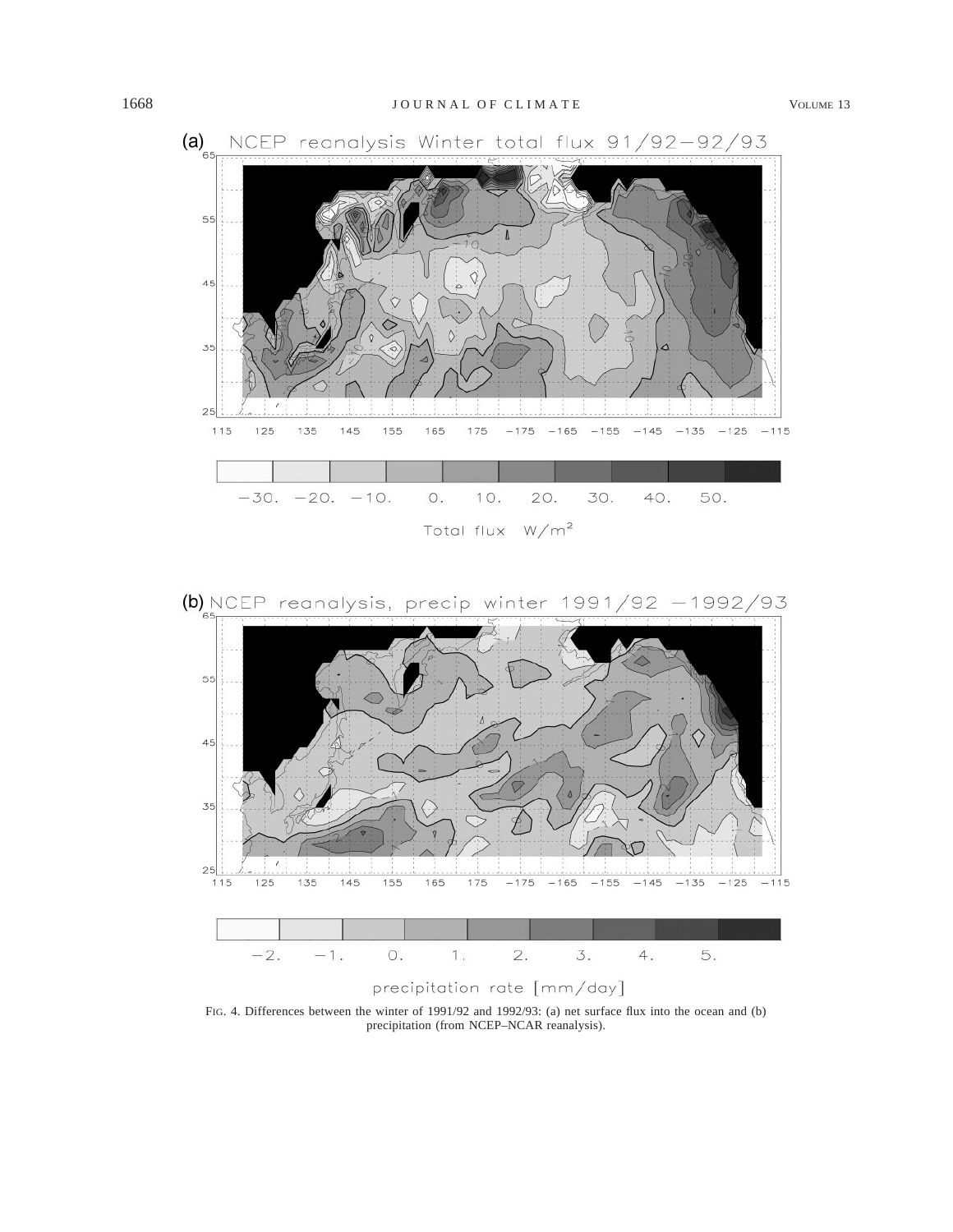

FIG. 5. Station positions in the Gulf of Alaska for the INPOC and Line-P hydrographic cruises: (a) fall 1991, (b) spring 1992, (c) fall 1993, (d) fall 1993. Shading indicates the area of the box used for budget calculations.

tration (NOAA) Laboratory for Satellite Altimetry, the maximum variability is on the 6-month scale with an amplitude of about 10 cm. If we assume that all height changes are due to the mass flux, this value translates into 0.08 Sv mass converegence (or divergence) into the Gulf of Alaska box. Therefore, the net mass flux into the box, including the geostrophic and Ekman flux, must be nearly zero. Because the Alaskan Stream is strong and westward from the surface to the bottom with no zero velocity level, while flow at other locations is much weaker, adjustments to the 1500-dbar velocity for conservation of mass were applied in the Alaskan Stream. The assumed 1500-mb westward flow varied depending on the cruise and on the magnitude of the Ekman divergence used in balancing the total flow. All corrections to the Alaskan Stream were westward and used the average Ekman flow over 3 yr (1991–93) or seasonal averages for each of the four cruises, as described in the next paragraph. The largest velocity used was  $-8$  cm s<sup>-1</sup> for the spring 1992 cruise. Other adjustments to the geostrophic velocity were also considered, including use of approximate velocities from Reid (1998), or using the various velocity profiles while keeping the mass transport constant. Even though the choice of 1500-db velocity influenced heat transports, our basic results remained unchanged (Table 3).

The Ekman flow was calculated from monthly averaged European Centre for Medium-Range Weather Forecasts (ECMWF) wind stress analyses. The Ekman mass divergence out of the box, averaged over the 3 yr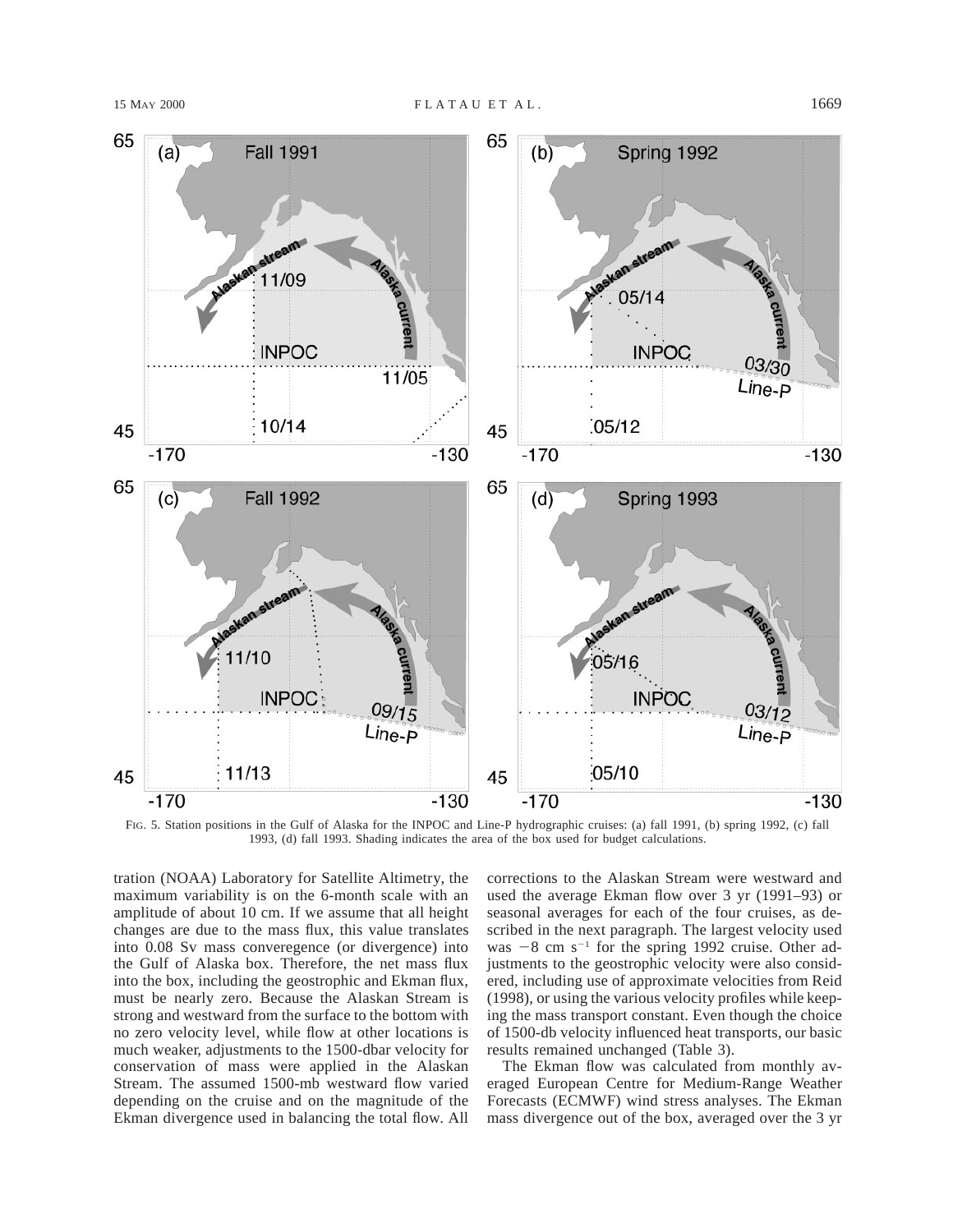TABLE 1. Geostrophic volume transport (in Sverdrups) from the INPOC/Line-P box in the Gulf of Alaska. Tr50 indicates meridional transport between the shore and  $160^{\circ}$ W, with positive being northward, calculated from the  $50^{\circ}$ N transect. Tr160 is the zonal transport from the 160°W transect, with positive being eastward.

| Cruise      | Tr50 | Tr160   | Net (balanced by<br>mean Ekman) |
|-------------|------|---------|---------------------------------|
| Fall 1991   | 6.4  | $-5.1$  | 1.3                             |
| Spring 1992 | 15.5 | $-14.4$ | 1.3                             |
| Fall 1992   | 10.6 | $-9.3$  | 1.3                             |
| Spring 1993 | 11.0 | $-9.7$  | 13                              |

TABLE 3. Area-averaged surface heat fluxes ( $W$  m<sup>-2</sup>) from the ocean to the atmosphere in the Gulf of Alaska, calculated from the heat transported into the region by geostrophic and Ekman flow. In A, the geostrophic transport is adjusted to balance the Ekman transport into the box averaged over period 1991–93. In B, mass is balanced using the Ekman transport from the 3-month average for the period of each cruise (3.4 Sv for fall 1991, 0.78 Sv for spring 1992,  $-5.5$  Sv for fall 1992, and  $-0.3$  Sv for spring 1993).

|             | Balance A   |         | Balance B   |         |
|-------------|-------------|---------|-------------|---------|
| Cruise      | Geostrophic | Ekman   | Geostrophic | Ekman   |
| Fall 1991   | 30          | $-17.0$ | 47          | $-61.0$ |
| Spring 1992 | 74          | $-17.0$ | 60          | 10.0    |
| Fall 1992   | 18          | $-17.0$ | 44          | $-85.0$ |
| Spring 1993 | 36          | $-17.0$ | 30          | 2.0     |

including the cruises (1991–93), was 1.3 Sv. The Ekman mass divergence exhibited strong seasonal variability, with the maximum in late fall and winter and minimum in late spring and summer. When averaged over the time of each INPOC cruise—that is, from March to May for spring, and from September to November for fall—the Ekman divergence was  $-3.4$  Sv for fall 1991, 0.78 Sv for spring 1992,  $-5.5$  Sv for fall 1992, and  $-0.3$  Sv for spring 1993. For heat and mass transports in the Gulf of Alaska both of these approaches were used (the 3-yr average of 1.3 Sv, which we denote balance A, and the 3-month averages for each cruise, which we denote balance B). For Ekman heat transports, potential temperature averaged over the top 100 m was used, based on the cruise data.

The resulting mass and heat fluxes are shown in Tables 1, 2, and 3.

Two realizations of each season do not provide enough information for conclusive results about seasonal and interannual variability. However, we see a tendency for the fall meridional transports across  $50^{\circ}$ N to be lower than in the spring—this is due to the southward flow at the eastern boundary in each of the two fall cruises, which might result from northward migration of the subtropical gyre through the summer. This corresponds to seasonal changes in the atmospheric forcing, as the Aleutian low is farther south in winter–spring than in summer–fall. Otherwise seasonality in the Alaska gyre is expected to be small (Musgrave et al. 1992).

Maximum heat transport is found in spring 1992, associated with maximum mass transports across 50°N and 160°W. This cruise followed the winter with largest tropical SST anomalies and lowest pressures in the Aleutian low. Thus the larger transport in 1992 compared with 1993 could be an interannual response. For example, Chelton and Davis (1982) show that during El Niño years more water flows into the Alaska Current since the Aleutian low is stronger, while during La Niña, subpolar waters can be found in the subtropical gyre along the California coast.

For all four cruises (Table 3), the geostrophic circulation tends to bring heat into the Gulf of Alaska, especially in the spring. This heating is partially offset by the Ekman circulation, which is dominated by southward transport across 50°N driven by the westerlies, and which removes heat from the region. The cooling related to Ekman flow is largest in late fall and winter when the surface wind stress is the strongest, and close to zero or slightly positive in late spring and summer. When averaged over 3 yr (1991–93), Ekman flow removes the equivalent of about 17 W  $m^{-2}$  from the Alaskan box. The individual Ekman transport influenced to some extent the results for the heat convergence calculations. Since the average Ekman flow in both springs (balance B) was lower then for the 3-yr average (balance A), the westward velocity along 160°E had to be increased to balance the mass inflow along  $50^{\circ}$ N. Therefore the heat convergence by the geostrophic flow decreased. This decrease was to some extent balanced by heat transport by the Ekman flow. The opposite was true for the fall cruises, which were characterized by large Ekman transport related to the strong surface winds. Overall, including the variable Ekman transport deepened the seasonal vari-

TABLE 2. Advective heat transports in the Gulf of Alaska, by the geostrophic flow (W). Tr50 indicates meridional heat transport relative to 0 $\degree$ C calculated from the 50 $\degree$ N transect, with positive northward. Tr160 is the zonal heat transport across the 160 $\degree$ W transect, with positive eastward. The net is the total geostrophic heat transport into the box with the positive sign indicating heating by circulation. The net heat flux is the net heat transport divided by the surface area inside the box  $(1.8 \times 10^{12} \text{ m}^2 \text{ for the fall 1991} \text{ cruise and } 1.8 \times 10^{12} \text{ m}^2 \text{ for other})$ cruises) and represents the net heat that must be exchanged between the ocean and the atmosphere; positive indicates that the ocean loses heat to the atmosphere.

| Cruise      | Tr <sub>50</sub> heat transport | Tr160 heat transport   | Net transport         | Net heat flux |
|-------------|---------------------------------|------------------------|-----------------------|---------------|
| Fall 1991   | $12.9 \times 10^{13}$           | $-7.2 \times 10^{13}$  | $5.4 \times 10^{13}$  | 30.0          |
| Spring 1992 | $33.5 \times 10^{13}$           | $-17.7 \times 10^{13}$ | $15.5 \times 10^{13}$ | 74.0          |
| Fall 1992   | $21.0 \times 10^{13}$           | $-17.1 \times 10^{13}$ | $3.8 \times 10^{13}$  | $-23.0$       |
| Spring 1993 | $21.5 \times 10^{13}$           | $-13.8 \times 10^{13}$ | $7.7 \times 10^{13}$  | $-9.0$        |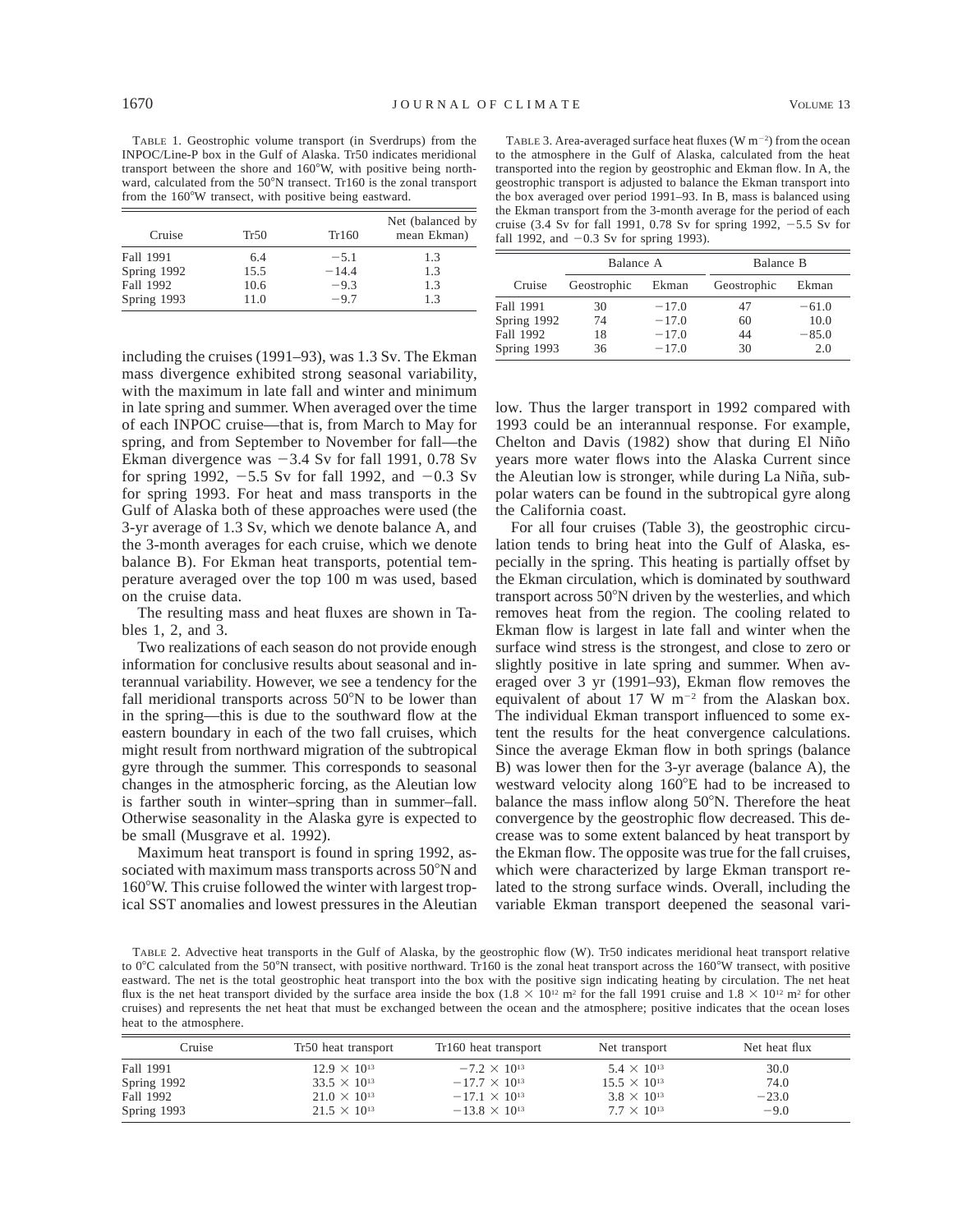

FIG. 6. Heat storage budget (in W  $m^{-2}$ ), in the Gulf of Alaska averaged over 1991–93. Dashed line: heat storage rate from 0 to 400 db from XBTs from JEDA. Dot–dashed: total flux of heat from the atmosphere to the ocean from the NCEP–NCAR reanalysis. Dotted: heat flux associated with the Ekman circulation calculated from ECMWF wind stress data and monthly climatological temperatures from Levitus and Boyer (1994); positive indicates that heat is brought into the region. Solid: residual flux by geostrophic circulation required to close the budget; positive indicates that heat is brought into the region. The thick lines show the advective, geostrophic heat flux calculated for the INPOC cruises assuming the same average Ekman flux applied to each cruise (balance A), with solid lines indicating transport in the upper 1500-db layer and dashed lines indicating transport in the upper 400-dbar layer.

ability in the oceanic heat transport, while the difference between spring 1992 and 1993 remained the same.

We next examine the full seasonal cycle of heat in the Gulf of Alaska (Fig. 6) using air–sea fluxes from the NCEP–NCAR reanalysis  $(H_{\text{atm}})$ , heat storage for the 0–400-m layer from the JEDA gridded products based on XBTs  $(H<sub>stor</sub>)$ , and Ekman transports across the box boundaries calculated from the ECMWF winds  $(H_{ek})$ . The residual of these quantities,

$$
H_{g} = H_{\text{stor}} - H_{\text{atm}} - H_{\text{ek}},
$$

is the heat transported into the box by the geostrophic circulation, which is the solid curve in Fig. 6. Warming within the box by the ocean's geostrophic transport should be largest in the spring, roughly at the time of the INPOC spring cruises, while slight cooling is required in summer.

For the period of 1991–93 shown in Fig. 6, the average heat storage rate based on XBTs from JEDA is 2  $W$  m<sup>-2</sup>, and the average heat flux from the atmosphere to the ocean is 3.2 W m<sup>-2</sup>, which gives  $-1$  W m<sup>-2</sup> of required residual cooling by ocean processes. This very

small amount is much less than the usual error estimate of several tens of Watts per square meter. (Trenberth 1997) for surface heat fluxes and so is not significantly different from zero. However, the average Ekman heat transport is  $-17$  W m<sup>-2</sup> (Table 3), which is significant, and so the average annual heating of the Gulf of Alaska by the geostrophic transport must also be significant (16  $W$  m<sup>-2</sup>) and nearly offsets the Ekman cooling.

The heat fluxes associated with the geostrophic transport calculated directly from the INPOC data and average Ekman fluxes are also shown in Fig. 6. They fit reasonably well on the geostrophic transport curve, particularly for the fall. The spring cruise estimates suggest that the residual curve is biased low.

The total (geostrophic  $+$  Ekman) oceanic heat advection averaged over all INPOC cruises indicates a total warming of 22 W  $m^{-2}$  for balance A (1991–93) average Ekman flow) and of 11 W  $m^{-2}$  for balance B (cruise-dependent Ekman flow). However, the geostrophic transport curve in Fig. 6 shows that both the fall and spring cruises occurred when the Gulf of Alaska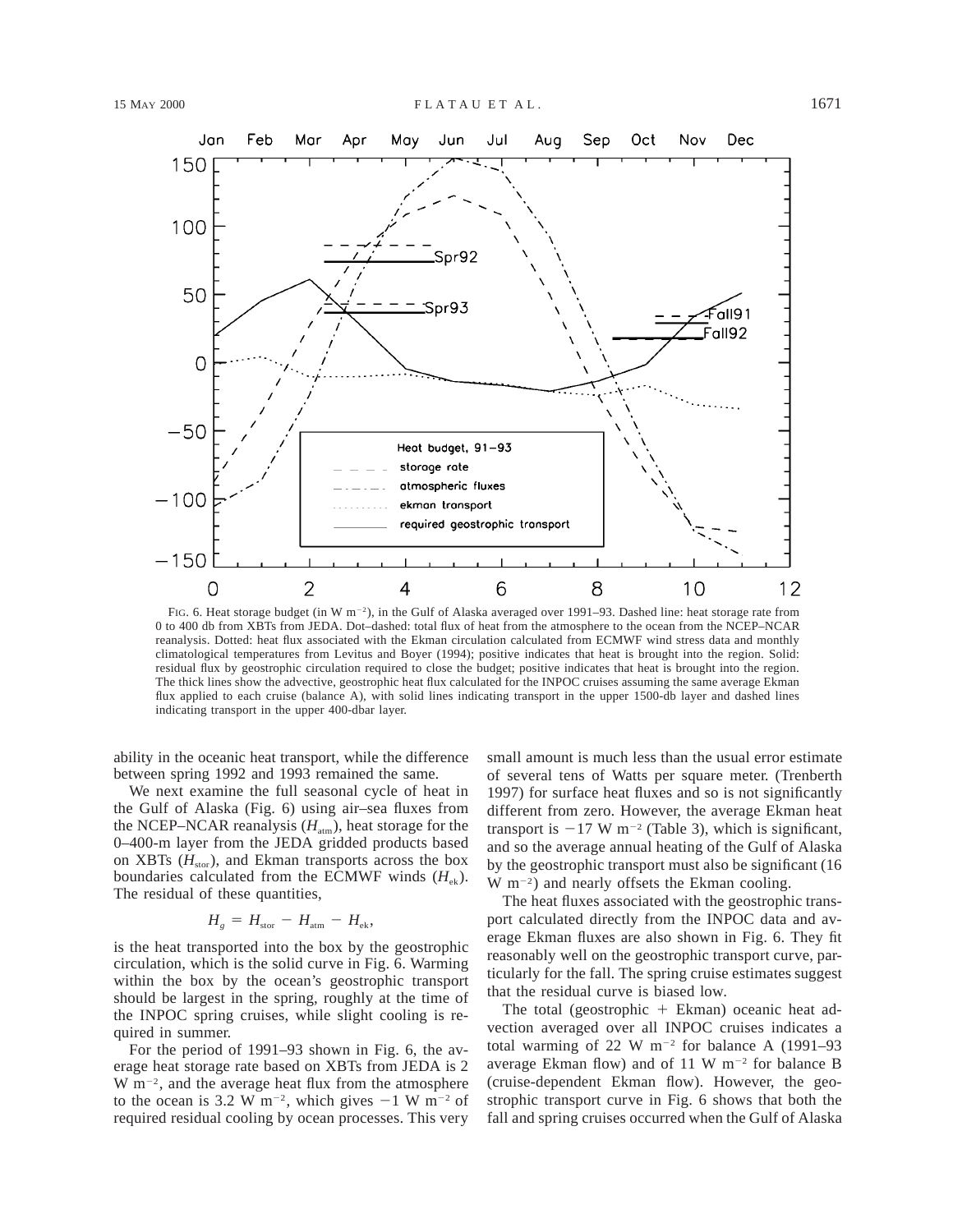



FIG. 7. Twelve-month running average of heat storage rate and atmospheric flux (W m<sup>-2</sup>) from 1986 to 1995. The circles denote residual ocean transport (24-month running average).

should be warming by geostrophic transport, whereas in summertime the opposite is the case.

Our small positive net gain of heat by the ocean from the atmosphere in the Gulf of Alaska is determined by the NCEP–NCAR air–sea fluxes, whose annual average of 3.2 W  $m^{-2}$  is not significantly different from zero. A new heat budget for the North Pacific (Moisan and Niiler 1998), on the other hand, shows much larger heat gain by the ocean from the atmosphere in the Gulf of Alaska, on the order of  $20-30$  W m<sup>-2</sup>. If we had used these fluxes along with the JEDA heat storage rates and the Ekman heat transport out of the region, then our geostrophic circulation would have been required to cool rather than warm the Gulf of Alaska. All four of our cruises indicate warming by the geostrophic flow, consistent with northward inflow of warm waters across 508N and outflow of colder waters westward in the Alaskan Stream across 160°W. The consistency of our heat transports calculated directly from the geostrophic velocities with those calculated as residuals suggests that the Moisan and Niiler (1998) heat fluxes may be too high. It is possible that narrow boundary regions of large heat loss were not captured by the coarse spacing of their calculation (P. Niiler 1998, personal communication).

An idea of the role of ocean transport in the Gulf of Alaska heat budget during warm and cold episodes in the Tropics can be made from the surface heat budget for the last 10 yr, covering the 1988/89 La Niña and the 1991–94 El Niño. We used monthly surface fluxes from the NCEP–NCAR reanalysis and gridded storage anomalies from JEDA (White 1995) to find the required "residual" ocean transport. The results of this calculation are shown in Fig. 7. The atmospheric fluxes are, on the average, larger than zero, meaning heating of the ocean by atmosphere. The heating increases slightly during El Niño. The ocean storage rate variability has greater magnitude, with values roughly close to atmospheric fluxes during El Niño but significantly smaller during La Niña in late 1980s. This results in negative



FIG. 8. Twelve-month running average of heat storage anomaly from JEDA and SOI from 1955 to 1996.

ocean heat transport during La Niña and close to zero transport in El Niño years. The calculation presented here is subject to large errors, since the small net terms result from differences in relatively large fluxes. However, the comparison of the heat storage in the Gulf of Alaska with the SOI indicates that positive heat storage anomaly is usually associated with negative SOI (El Niño), while a negative anomaly corresponds to La Niña (Fig. 8). The increase in heat storage during El Nin˜o years, not entirely compensated by atmospheric fluxes, qualitatively agrees with our measurements of larger oceanic heat transport during the cruise that occurred at the height of El Niño (spring 1992).

As shown in Table 2, spring of 1992 (strong El Niño) was characterized by large advective geostrophic heat flux into the Gulf of Alaska, associated with the increased strength of the cyclonic circulation. In 1992, the geostrophic heat transport of  $15.5 \times 10^{13}$  W (corresponding to 74 W  $m^{-2}$ ) was twice as large as the heat transport observed during the following spring. Since at this time of year the Ekman transport was fairly small, it did not balance the large heat fluxes associated with geostrophic flow. This over 30 W  $m^{-2}$  difference in the ocean heat transport between El Niño (spring 1992) and more normal (spring 1993) conditions was greater than the difference in surface heat flux from winter 1992 to winter 1993 calculated from the NCEP–NCAR reanalysis (Fig. 4). Therefore it appears that ocean transport is important in creating the SST and heat storage anomalies in the Alaskan gyre.

#### **4. Summary and conclusions**

We examined the circulation in the Gulf of Alaska using data from four INPOC hydrographic cruises conducted in the North Pacific from 1991 to 1993, augmented by Canadian Line-P cruises. The fluctuations of the 1991/92 El Niño episode, with maximum tropical anomalies in winter 1991/92 and receding of anomalous